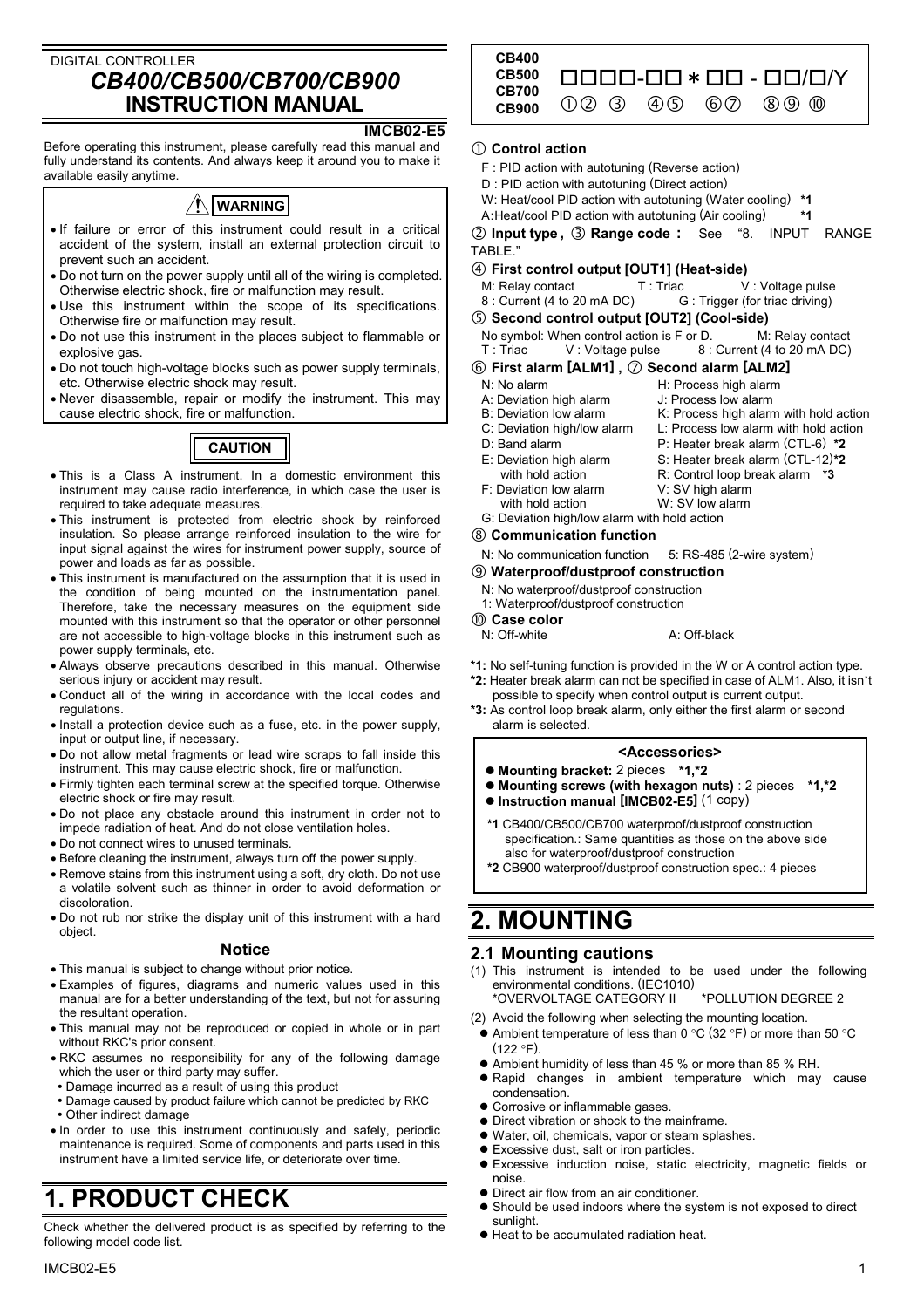### **2.2 Dimensions**



#### **2.3 Mounting procedures**

- (1) Make a rectangular holes corresponding to the number of instruments to be mounted through the panel by referring to the panel cutout dimensions.
- (2) Insert the instrument into the panel from the panel cutout.



 brackets so that the upper and lower mounting brackets are positioned diagonally.

#### **NOTES**

ŕ

- !"The front of the instrument of the waterproof and dustproof construction type (CB900: mounting bracket 4 pieces) conforms to **IP65** with the instrument mounted on the control panel. In order to assure the waterproof and dustproof properties, check that there is no dislocation of the packing nor clearance between the instrument and mounting frame with the instrument mounted.
- If the packing is damaged, contact your nearest RKC agent or our sales office. !"The instrument can also be mounted by tightening screws. Insert a hexagon nut in the mounting bracket according to the above

Mounting bracket CB900

- procedure (Fig. 3) to mount the bracket, then fix the instrument with the screw. Use the hexagon nuts and screws attached.
- CB900 is used in the above figures for explanation, but the same mounting procedures also apply to CB400/CB500/CB700.

## **3. WIRING**

### **3.1 Wiring cautions**

- (1) For thermocouple input, use the specified compensation wire. (2) For RTD input, use leads with low resistance and having no resistance differences among the 3 leads.
- (3) Conduct input signal wiring away from instrument power, electric equipment power and load lines to avoid noise induction.
- (4) Conduct instrument power wiring so as not to be influenced by noise from the electric equipment power. If the instrument may be affected by external noise, a noise filter should be used.
	- Shorten the distance between twisted power supply wire pitches. The shorter the distance between the pitches, the
- Install the noise filter on the panel which is always grounded and minimize the wiring distance between the noise filter output side and the instrument power terminals.



• Do not install fuses and/or switches on the filter output signal since this may lessen filter effect.



- (3) Insert the mounting bracket into the mounting groove of the instrument.(Fig.1)
- (4) Push the mounting bracket into the instrument until the instrument is firmly fixed to the panel.(Fig.2)

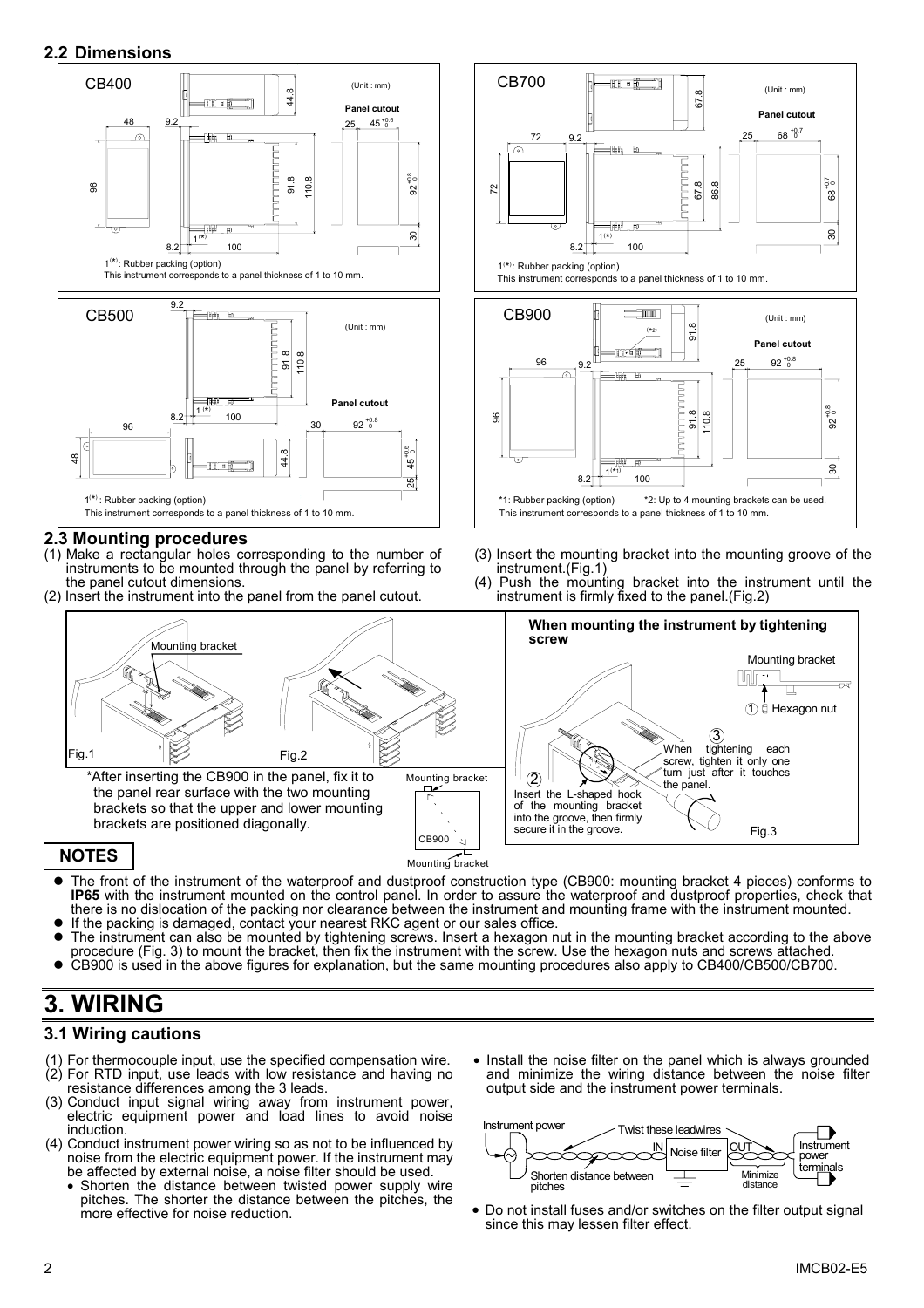- (5) For power supply wires, use twisted wires with low voltage (8) For the current input specification, a resistor of 250Ω (±0.02% drop.
- (6) About 5 to 6 sec are required as the preparation time for contact output after power on. Use a delay relay when the output line, is used for an external interlock circuit.
- (7) This instrument has no power supply switch nor fuses. Therefore, install the fuse close to the instrument and the switch, if required.
	- Fuse type ; Time-lag fuse
	- Recommended fuse rating : Rated voltage ; 250 V Rated current ; 1 A
- **3.2 Terminal configuration**
- ±10ppm, 0.25 W or more) must be connected between the input terminals. This resistor must be provided by the customer.
- (9) Do not excessively tighten the terminal screws. In addition, use the solderless terminal appropriate to the screw size. (Screw size: M3x6, recommended tightening torque:0.4N!m Ì4kgf∙cm])
- (10) To the instrument with power supply of 24V, please be sure to supply the power from SELV circuit.

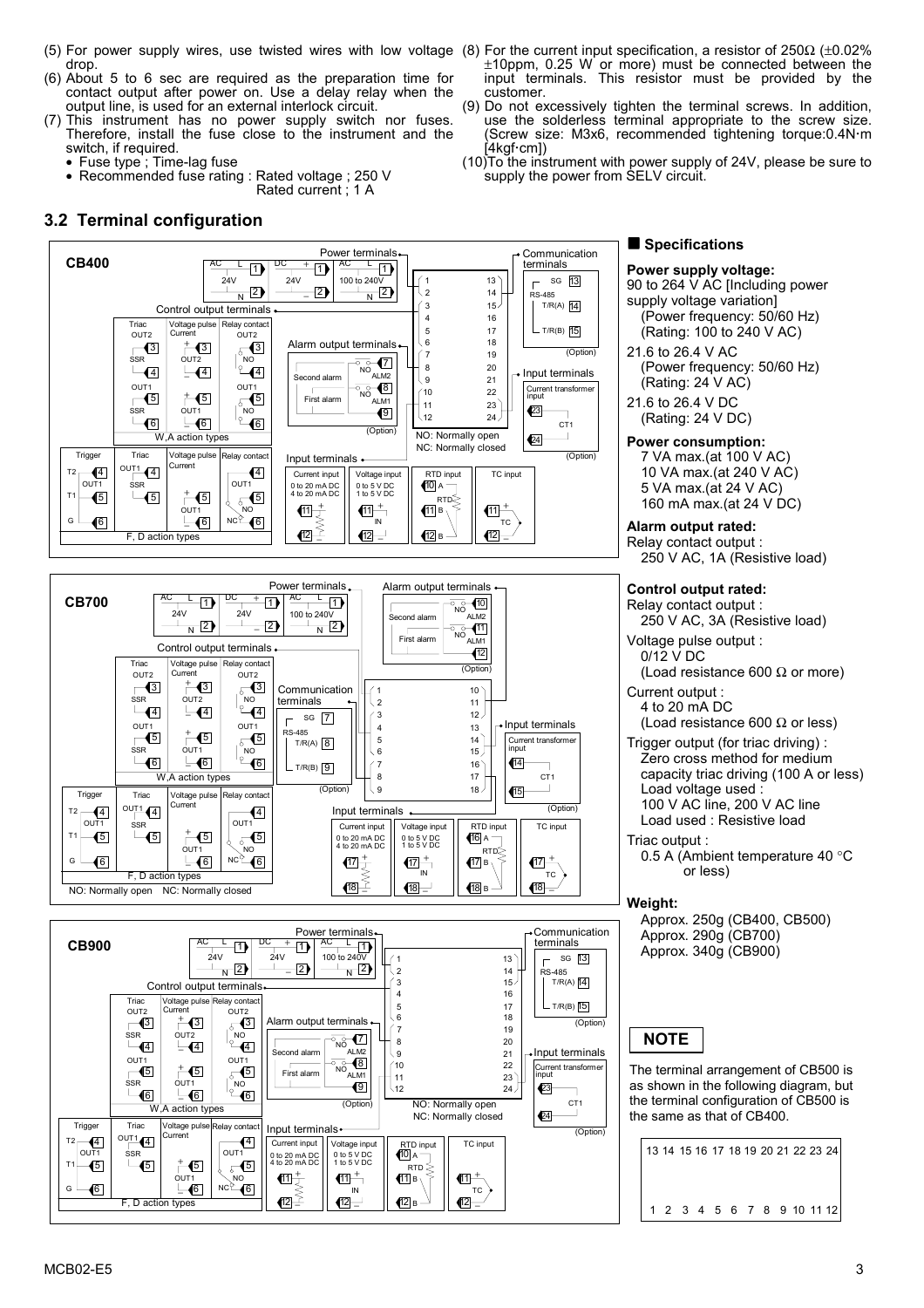# **4. NAME OF PARTS**



## %**Measured value (PV) display unit [Green]**

- Displays measured value (PV).
- Displays various parameter symbols depending on the instrument.
- &**Set value (SV) display unit [Orange]**
- Displays set value (SV).
- Displays various parameters set value (or CT input value) depending on the instrument.

#### '**Indication lamps**

## **Alarm output lamps (ALM1,ALM2) [Red]**

- ALM1: Lights when first alarm output is turned on.
- ALM2: Lights when second alarm output is turned on.

## **5. SETTING**

#### **5.1 Calling up procedure of each mode**



\* The **RUN/STOP** function can be selected.The **RUN/STOP** function can be selected every time the **<R/S** key is pressed for 1 sec.

Press the SET key for more than 2 sec.

\*\*\*Press the **<R/S** key while pressing the **SET** key.

#### **5.2 Detail of each mode**

#### ■ PV/SV display mode

Display measured value (PV) on the PV display unit and set value (SV) on the SV display unit. Usually the control is set to this mode excepting that the set value (SV) and/or the parameter set value are changed.

In addition, in this mode, RUN/STOP can be selected.

#### ■ SV setting mode

This is the mode used to set the set value (SV). Factory set value : 0 °C[°F ] or 0.0 °C[°F ]



#### **Autotuning (AT) lamp [Green]** Flashes during autotuning execution.

#### **Control output lamps (OUT1,OUT2) [Green]**

- OUT1: Lights when control output is turned on. \*
- OUT2: Lights when cool-side control output is turned on.\*
- \*\* Lamp indication becomes as follows for continuous output. For an output of less than 0 % :
	- Extinguished

For an output of more than 100 % : Lit For an output of more than 0 % but less than 100 % : Dimly lit.



#### (**Set key SET**

Used for parameter registration/calling up.

#### )**Shift & R/S key R/S**

- Used to shift the digit when the setting is changed.(Shift key)
- Used to select the RUN/STOP function. (R/S key)

## **6**DOWN key  $\vee$

Used to decrease numerals.

#### +**UP key**

Used to increase numerals.

#### **\*1. Input type and input range display**

This instrument immediately confirms input type and range following power on.

Example: For a controller with the K thermocouple input type and range from 0 to 1372 °C.



| Display |                   |  |  |   |  |  |  |  |  |  |  |  |           |  |  |
|---------|-------------------|--|--|---|--|--|--|--|--|--|--|--|-----------|--|--|
| Input   | Thermocouple (TC) |  |  |   |  |  |  |  |  |  |  |  | Voltage   |  |  |
| type    |                   |  |  | B |  |  |  |  |  |  |  |  | (Current) |  |  |

#### ■ Parameter setting mode

This is the mode used to set the various parameters such as alarms, PID constants, etc.

The following parameter symbols are displayed one by one every time the **SET** key is pressed.

#### ■ Communication setting mode

This is the mode to conduct settings relating to the communication function. It is displayed for the instrument with the communication function. For details on protocol, identifiers and communication setting mode, see the separate instruction manual for "Communication" (IMCB03-E<sup> $\Box$ </sup>).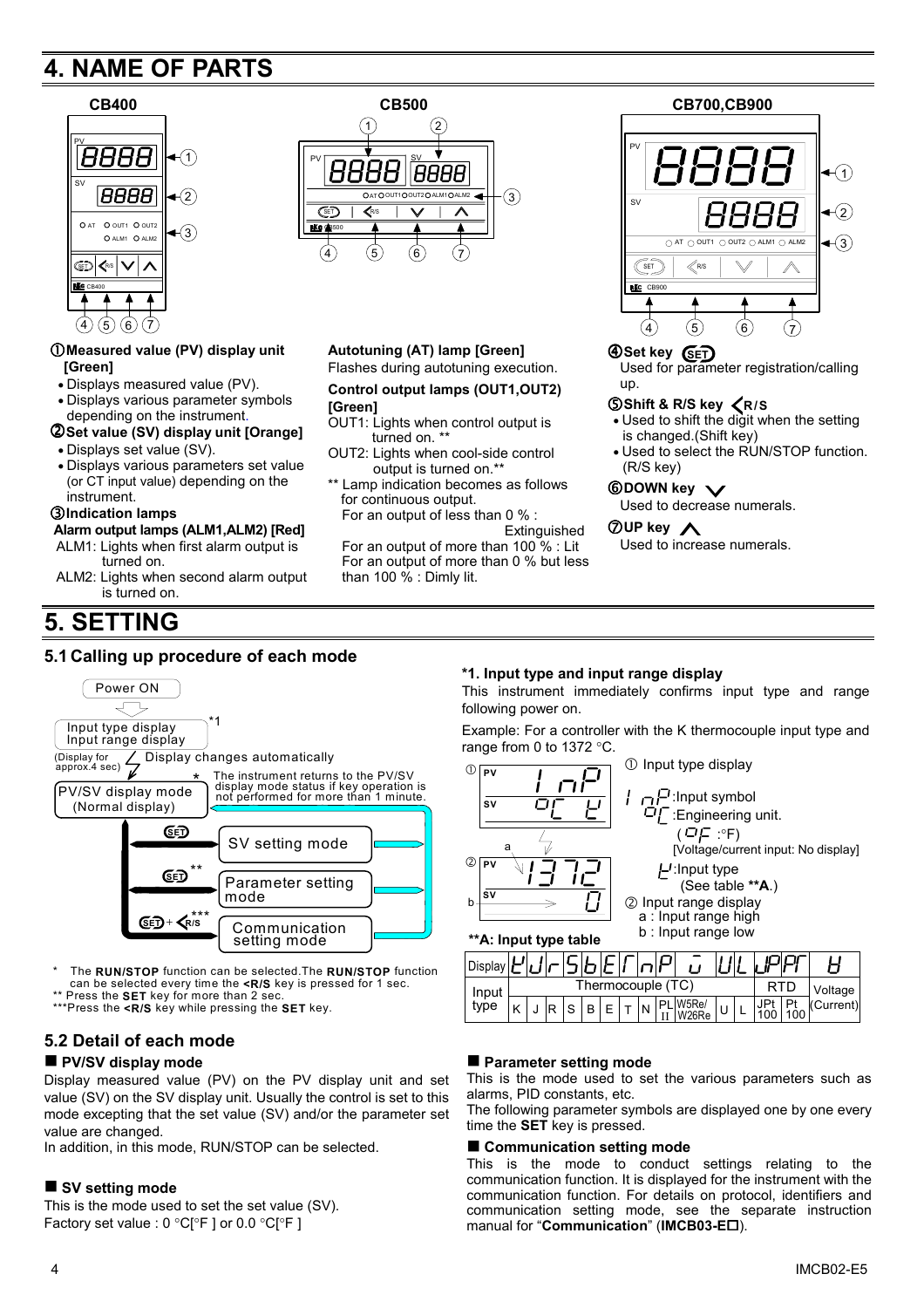| <b>Parameter table</b>   |                                         |                                                                                                                                                     |                                                                                                                                                                                  | #1:Factory set value                       |  |  |  |
|--------------------------|-----------------------------------------|-----------------------------------------------------------------------------------------------------------------------------------------------------|----------------------------------------------------------------------------------------------------------------------------------------------------------------------------------|--------------------------------------------|--|--|--|
| Symbol                   | <b>Name</b>                             | <b>Setting range</b>                                                                                                                                | <b>Description</b>                                                                                                                                                               | #1                                         |  |  |  |
| $\Gamma\Gamma$           | Current<br>transformer<br>input 1 (CT1) | 0.0 to 100.0 A<br>[Only display]                                                                                                                    | Display input value from the current<br>transformer.<br>[Displayed only when the instrument has<br>the heater break alarm ]                                                      |                                            |  |  |  |
| HL                       | First alarm<br>(ALM1)                   | For temperature input:<br>Deviation alarm, Process alarm,<br>SV alarm:<br>-1999 to +9999 °C[°F] or<br>-199.9 to +999.9 °C °F ]                      | Set the first alarm set value and<br>second alarm set value.                                                                                                                     | Temperature<br>input: 50(50.0)<br>Voltage/ |  |  |  |
| <b>RL 2</b>              | Second alarm<br>(ALM2)                  | For voltage/current inputs:<br>Deviation alarm:<br>-span to +span (Within 9999)<br>Process alarm, SV alarm:<br>Same as input range                  | Alarm differential gap:<br>Temperature input: 2 or 2.0 $^{\circ}$ C[ $^{\circ}$ F]<br>Voltage/current inputs:<br>0.2 % of span                                                   | current inputs:<br>5.0                     |  |  |  |
| HGA I                    | Heater break<br>alarm 1 (HBA)           | 0.0 to 100.0 A<br>See *1.                                                                                                                           | Alarm value is set by referring<br>to input value from the current<br>transformer (CT).<br>Used only for single-phase.                                                           | 0.0                                        |  |  |  |
| L6月                      | Control loop<br>break alarm<br>(LBA)    | 0.1 to 200.0 min.<br>$(0.0 \text{ can not be set.})$<br>See *2.                                                                                     | Set control loop break alarm<br>set value.                                                                                                                                       | $\overline{8.0}$                           |  |  |  |
| Lbd                      | <b>LBA</b> deadband<br>(LBD)            | Temperature input:<br>0 to 9999 °C[°F]<br>Voltage/current inputs:<br>0 to 100 % of span                                                             | Set the area of not outputting LBA.<br>No LBA deadband functions with "0"<br>set.<br>Differential gap:<br>Temperature input $0.8$ °C[°F]<br>Voltage/current inputs 0.8 % of span | 0                                          |  |  |  |
| FFLI                     | Autotuning (AT)                         | 0: AT end or AT suspension                                                                                                                          | Turns the autotuning ON/OFF.                                                                                                                                                     | $\mathbf 0$                                |  |  |  |
|                          | Self-tuning (ST)                        | 1: AT start<br>0: ST suspension                                                                                                                     | Turns the self-tuning ON/OFF.                                                                                                                                                    | $\mathbf 0$                                |  |  |  |
| 5 F LI                   |                                         | 1: ST start                                                                                                                                         |                                                                                                                                                                                  |                                            |  |  |  |
| $\boldsymbol{\varGamma}$ | Proportional<br>band $(P)$              | Temperature input:<br>$1(0.1)$ to span or<br>9999(999.9) °C[°F]                                                                                     | Set when PI,PD or PID control is<br>performed.<br>For heat/cool PID action: Proportional<br>band setting on the heat-side.                                                       | Temperature<br>input: 30(30.0)<br>Voltage/ |  |  |  |
|                          |                                         | Voltage/current inputs:<br>1 to 100.0 % of span                                                                                                     | *ON/OFF action control when set<br>to "0(0.0)."<br>Differential gap:<br>Temperature input $2$ or $2.0^{\circ}C[^{\circ}F]$<br>Voltage/current inputs 0.2 % of span               | current inputs:<br>3.0                     |  |  |  |
|                          | Integral time<br>(1)                    | 1 to 3600 sec<br>*PD control when set to 0 sec.                                                                                                     | Set the time of integral action which<br>eliminates the offset occurring in<br>proportional control.                                                                             | 240                                        |  |  |  |
| Сİ                       | Derivative time<br>(D)                  | 1 to 3600 sec<br>*PI control when set to 0 sec.                                                                                                     | Set the time of derivative action<br>which prevents ripples by predicting<br>output changes and thus improves<br>control stability.                                              | 60                                         |  |  |  |
| $H$ r                    | Anti-reset<br>windup (ARW)              | 1 to 100 % of heat-side<br>proportional band.<br>*"0" setting: integral action OFF                                                                  | Overshooting and undershooting<br>are restricted by the integral effect.                                                                                                         | 100                                        |  |  |  |
| Г                        | Heat-side<br>proportioning<br>cycle (T) | 1 to 100 sec (0 can not be set.)<br>*Not displayed if the control<br>output is current output.                                                      | Set control output cycle.<br>For heat/cool PID action:<br>Heat-side proportioning cycle                                                                                          | See *3.                                    |  |  |  |
| P <sub>C</sub>           | Cool-side<br>proportional<br>band (Pc)  | 1 to 1000 % of heat-side<br>proportional band.<br>(0 can not be set.)                                                                               | Set cool-side proportional<br>band when heat/cool PID action.                                                                                                                    | 100                                        |  |  |  |
| db                       | Deadband (db)                           | Temperature input:<br>-10 to +10 $^{\circ}$ C[ $^{\circ}$ F] or<br>-10.0 to +10.0 °C[°F]<br>Voltage/current inputs:<br>$-10.0$ to $+10.0$ % of span | Set control action deadband<br>between heat-side and cool-side<br>proportional bands.<br>Minus (-) setting results in overlap.                                                   | $0$ or $0.0$                               |  |  |  |

(Continued on the next page. )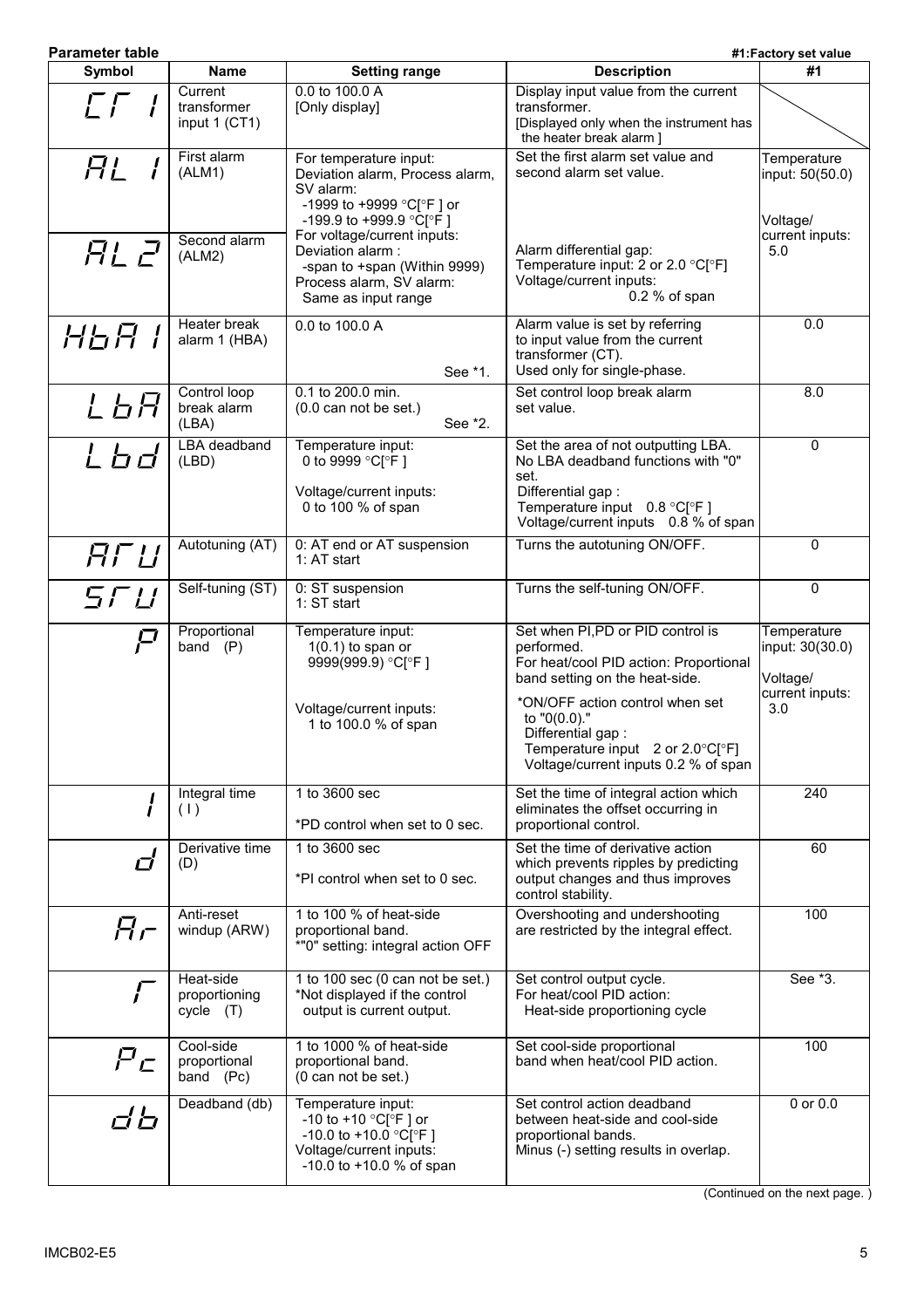**#1:Factory set value**

| Symbol          | <b>Name</b>                             | <b>Setting range</b>                                                                                                    | <b>Description</b>                                                        | #1           |
|-----------------|-----------------------------------------|-------------------------------------------------------------------------------------------------------------------------|---------------------------------------------------------------------------|--------------|
|                 | Cool-side<br>proportioning<br>cycle (t) | 1 to 100 sec (0 can not be set.)<br>*Not displayed if the control<br>output is current output.                          | Set control cool-side output cycle for<br>heat/cool PID action.           | See *4.      |
|                 | PV bias (Pb)                            | Temperature input:<br>-1999 to +9999 °C[°F] or<br>-199.9 to +999.9 °C [°F]<br>Voltage/current inputs:<br>-span to +span | Sensor correction is made by adding<br>bias value to measured value (PV). | $0$ or $0.0$ |
| $\int \int \mu$ | Set data lock<br>function (LCK)         | See *5.                                                                                                                 | Performs set data change<br>enable/disable.                               | 0000         |

**NOTE**

Some parameter symbols may not be displayed depending on the specification.

#### **\*1: Precautions for heater break alarm (HBA) setting**

- $\bullet$  Displayed only for when HBA is selected as second alarm.
- HBA is not available on a current output.
- Set HBA set value to a value about 85 % of current transformer input value (CT). However, when power supply variations are large, set the HBA to a slightly smaller value. In addition, when two or more heaters are connected in parallel, set the HBA to a slightly larger value so that it is activated even with only one heater is broken (However, within the value of CT). • When the HBA set value is set to "0.0" or the current transformer is not connected, the HBA is turned on.

#### **\*2: Precautions for control loop break alarm (LBA) setting**

- ,#Displayed only for when LBA is selected as first alarm or second alarm.
- ,#Usually set the set value of the LBA to a value twice the integral time (I).
- $\bullet$  No control loop break alarm can be used at heat/cool PID control action.
- No LBA function is activated while the AT function is activated.
- The LBA function is activated only at the 0 % or 100 % of PID computed value. Therefore, the time from trouble occurrence till the activation of the LBA function equals the time until the PID computed value becomes 0 % or 100 % plus the LBA setting time.
- ,#If LBA setting time is too short or does not match the controlled object, the LBA may be turned on and off or not be turned on. In this case, depending on the situation, change the LBA setting time.
- **\*3:** Relay contact output : 20 sec, Voltage pulse output/Trigger output for triac driving/Triac output : 2 sec
- **\*4:** Relay contact output : 20 sec, Voltage pulse output/Triac output : 2 sec

#### **\*5: Details of set data lock level selection**

| Setting | Details of lock level                                            | Setting | Details of lock level                                                   |
|---------|------------------------------------------------------------------|---------|-------------------------------------------------------------------------|
| 0000    | SV and parameter can be set.                                     | 0011    | Only SV can be set.                                                     |
| 0001    | Only SV and alarms (ALM1, ALM2) can be set.                      | 0101    | Only alarms (ALM1, ALM2) can be set.                                    |
| 0010    | Only setting items other than alarms<br>(ALM1, ALM2) can be set. | 0110    | Only setting items other than SV and alarms (ALM1,<br>ALM2) can be set. |
| 0100    | Only setting items other than SV can be set.                     | 0111    | SV and parameter cannot be set.                                         |

• Each locked setting item can only be monitored.

● Each alarm setting item [HBA, LBA, LBD] can be locked when any of "0001," "0011," "0101" and "0111" is set.

#### **5.3 Parameter setting procedure**

## $\hat{A}$  Key operational cautions

- ,#Even if the displayed value is changed, it is not registered. To register it, press the **SET** key.
- $\bullet$  If the key is not operated for more than 1 minute, the present mode returns to the PV/SV display mode.

| Setting set value (SV)                                                                               | Example: Following is an example of set value (SV) to 200 $\degree$ C                                        |                                                                                                                                     |                                                                                                                                                                                    |
|------------------------------------------------------------------------------------------------------|--------------------------------------------------------------------------------------------------------------|-------------------------------------------------------------------------------------------------------------------------------------|------------------------------------------------------------------------------------------------------------------------------------------------------------------------------------|
| (1) Set to the SV setting mode                                                                       | (2) Shift of the digit brightly lit                                                                          | (3) Numeric value change                                                                                                            | (4) Set value entry                                                                                                                                                                |
| PV<br><b>SV</b><br>$\pi$ $\pi$ $\pi$                                                                 | PV<br><b>SV</b><br>$\Pi$ $\Pi$ $\Pi$                                                                         | PV<br><b>SV</b><br>$\Box$ $\Pi$ .                                                                                                   | PV<br><b>SV</b>                                                                                                                                                                    |
| Press the SET key to enter<br>the SV setting mode.<br>The digit which light brightly<br>is settable. | Press the <r key="" s="" shift<br="" to="">the digit which lights brightly<br/>up to the hundreds digit.</r> | Press the UP key to set "2."<br>Pressing the UP key<br>increase numerals, and<br>pressing the <b>DOWN</b> key<br>decrease numerals. | After finishing the setting,<br>press the <b>SET</b> key. All of<br>the set value digits light<br>brightly and as a result<br>the instrument returns to<br>the PV/SV display mode. |

#### ■ Setting parameters other than set value (SV)

The setting procedures are the same as those of example (2) to (4) in the above ""**Setting set value (SV).**" Pressing the **SET** key after the setting end shifts to the next parameter. When no parameter setting is required, return the instrument to the PV/SV display mode.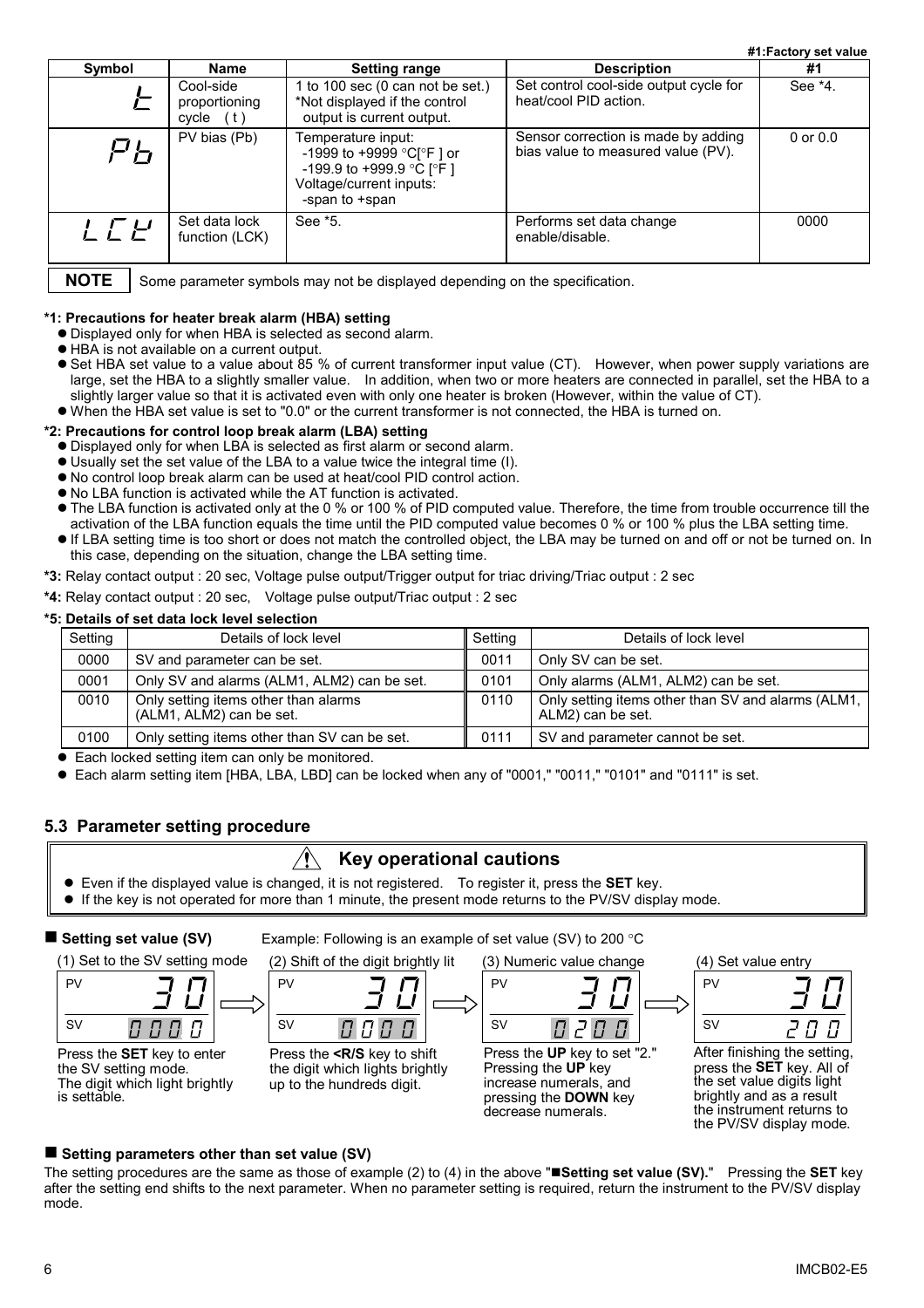# **6. OPERATIONS**

## **6.1 Operation procedures**

## **CAUTIONS**

- #"Connect the input signal wiring, and then turn on the power. If the input signal wiring opens, the instrument judges the input is disconnected.<br>• Upscale <sup>\*1</sup>
	- : TC input, RTD input (Downscale when the input is shorted.)
	- Downscale <sup>\*1</sup> : TC input (To be specified when ordering), Voltage input (Current input) <sup>\*2</sup>
	- \*1 : Alarm output ON (However, for the W or A control action type, the control output on both heat-side and cool-side is turned off.)
	- \*2 : For 0 to 5 V DC or 0 to 20 mA DC, both control and alarm outputs are indefinite.
- $\bullet$  No influence is exerted upon the instrument for power failure of 20 ms or less. For power failure of more than 20 ms, the instrument performs the same operation as that at the time of power on after power recovery (This applies only when alarm action is turned off).
- The alarm hold action is activated when not only the power is turned on, but also the SV is changed.
- (1) Prior to starting operation, check that the mounting and wiring have been finished, and that the SV and various parameters have been set.
- (2) As this instrument does not have a power supply switch, it is ready to operate as soon as the power is turned on. Prior to factory shipment, the instrument is set to "RUN (operation start).

#### **NOTES**

- If the instrument is switched to operation stop (STOP), its display, output, etc. become as follows.
	- Display: The PV display unit shows  $5\sqrt{5}P$  (STOP).
	- Output: Control output OFF, Alarm output OFF
	- Suspended when the AT function is activated. (The PID constants are not updated.)
	- Stopped when the ST function is activated. (Re-started in RUN mode.)
- This instrument holds the conditions that exist just before the power is turned on. For example, if the power is turned off in STOP mode, the instrument starts in STOP mode when the power is turned on again.

#### **6.2 Set data lock (LCK) function**

The set data lock function is used to prevent misoperation by not setting any parameter which is not used frequently. The parameter thus locked cannot be set or changed, but can only be monitored.

### **6.3 Autotuning (AT) function**

The AT function automatically measures, computes and sets the optimum PID and LBA constants. This function is activated after-ON, during temperature rise and/or when control is stabilized from any process state.

#### ■ Requirements for AT start

Start AT when all the following conditions are satisfied:

- Prior to starting the AT function, end all the parameter settings other than PID and LBA.
- Confirm the LCK function has not been engaged.

#### $\blacksquare$  Requirements for AT suspension

The AT function is suspended if any of the following conditions is established:

- When the SV is changed.
- When the PV bias value is changed.
- When the RUN/STOP function is changed to the "STOP."
- When the PV becomes abnormal. (According to the burnout.)
- When the power is turned on.
- When a power failure longer than 20 ms occurs.
- When the AT function does not end in about 9 hours after tuning started.

#### **NOTES**

- If the AT suspension condition is established, the AT function is immediately suspended to be changed to PID control. The PID and LBA constants at this time are the same as before starting AT. In addition, even if the AT is completed, it is automatically transferred to PID control.
- If any problems arise due to hunting exists in the control system, do not use the AT function. In this case, set each value to match the controlled object.

#### **6.4 Self-tuning (ST) function**

The ST function is used to automatically calculate and set adaptive PID constants anytime when the power is turned on; the SV is changed or the control system becomes oscillatory as the characteristic of the controlled system varies.

#### **CAUTIONS**

- **In a controlled system in which ripples may be contained by the application of periodic disturbances, use this instrument with the ST function turned off.**
- **When the power is turned on or the SV is changed with the ST function turned on, turn on the power of the controlled system (heater, etc.) before or just when the power of this instrument is turned on.**

#### ■ Requirements for ST start

Start ST when all the following conditions is satisfied: The instrument should be in PID control. (P≠0, I≠0, D≠0 and ARW≠0.)

#### $\blacksquare$  Requirements for ST stop

The ST function is stopped if any of the following conditions is established:

- When PV is out of the input range
- (When the instrument is overscaled or downscaled)
- When the ST function is set to the OFF state.
- When the AT function is activated. **\*1**
- When the RUN/STOP function is changed to the "STOP." **\*2**
- When the power is turned off.
- **\*1:** If the AT function is activated, the ST function is set to the stop state. After the AT function is stopped, the ST function re-starts from the stop state.
- **\*2:** If the operation state is changed from the "RUN" to "STOP," the ST function is set to the stop state. If the operation state is changed from the "STOP" to "RUN," the ST function re-starts from the stop state.

#### **NOTES**

- When control action is in heat/cool PID action, the ST function is not activated.
- The PID and ARW settings cannot be changed while the ST function is being activated. However, they can only be monitored.